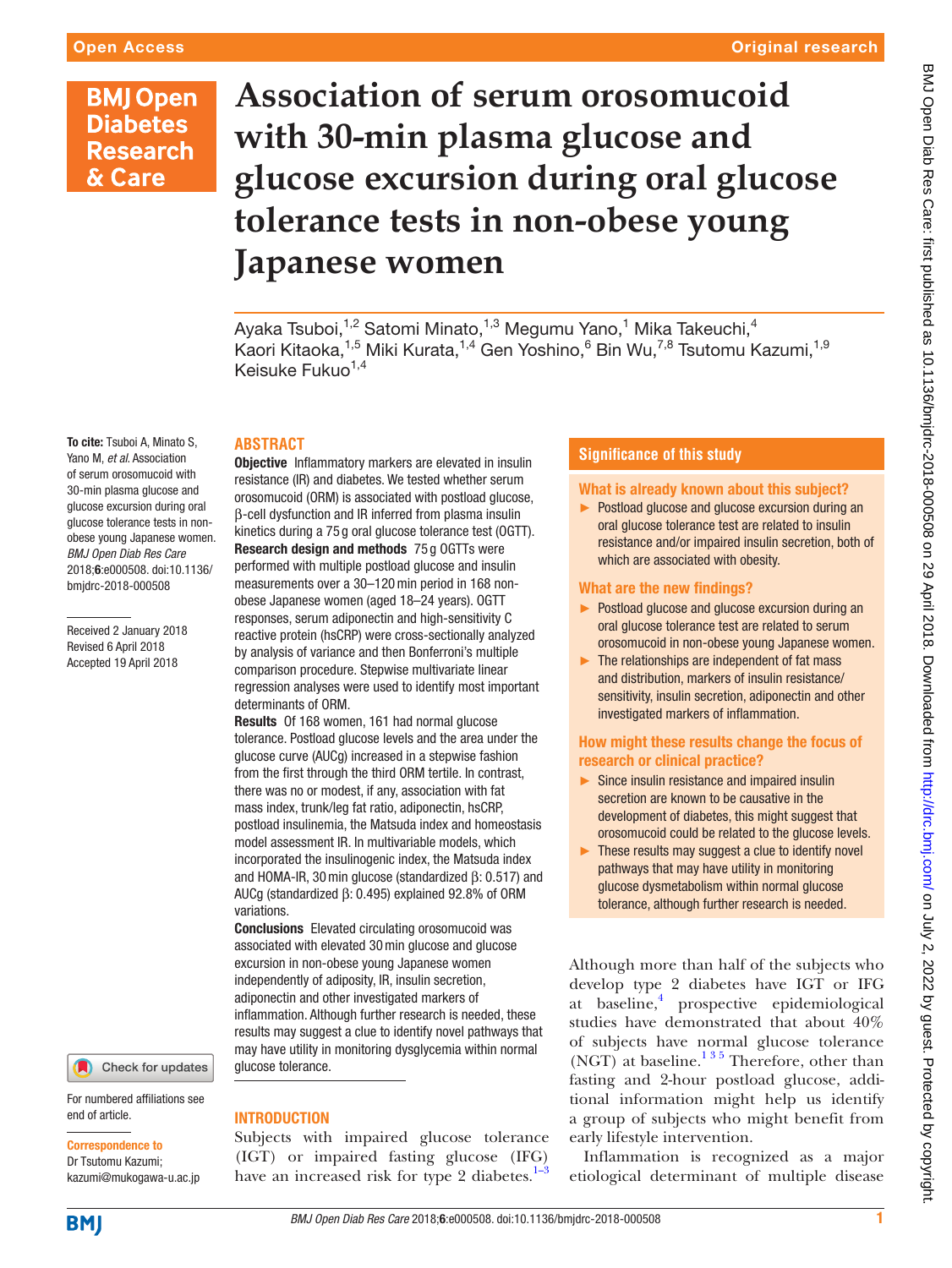states including cardiovascular disease, type 2 diabetes and metabolic syndrome.<sup>6</sup> Several prospective studies have shown that high baseline levels of C reactive protein (CRP) are associated with the increased risk for type 2 diabetes.<sup>[7 8](#page-5-2)</sup> Among inflammatory markers, orosomucoid (ORM) has been less studied in relation to metabolic disorders, although the acute phase reactant protein is one of the most abundant plasma proteins, accounting for about  $1\%$  of all plasma proteins. In addition, most of the studies described above were conducted in Western countries where the prevalence of obesity is high. Recently, Qin *et al*<sup>[10](#page-5-4)</sup> have demonstrated that ORM activates AMP-activated protein kinase (AMPK) in skeletal muscle, which led to the activation of glycogen synthase and subsequent glycogen storage. As AMPK is important for glucose uptake and glycogen storage in the myocytes $11$  and skeletal muscle is responsible for the majority of glucose disposal, $12$  we aimed to examine whether ORM is associated with postchallenge glycemia in non-obese Japanese women and whether these associations, if any, depend on fat mass and distribution, insulin resistance (IR) and insulin secretion.

#### **METHODS**

We cross-sectionally studied 168 young women (50 collegiate athletes and 118 untrained students of the Mukogawa Women's University), aged 18–24 years whose details have been reported elsewhere.<sup>[13 14](#page-5-7)</sup> Athletes were students of the Department of Health and Sports Sciences and were also members of volleyball club, basketball club or track club (middle-distance runners) of the University. They had been training regularly for 2 years or longer prior to the study, 5hours a day and 6 days a week and participated regularly in competitive events in their respective sport specialties. Non-athletes were students of the Department of Food Sciences and Nutrition. Although they were not engaged in any regular sport activity, they had 9367±1971steps/day (mean±SD of 77 non-athletes, who used a pedometer for 14 days and mean steps a day were calculated in each participants). This may explain in part the result that the difference in insulin sensitivity was small between athletes and non-athletes as previously reported.<sup>13</sup> Subjects with clinically diagnosed acute or chronic inflammatory diseases, endocrine, cardiovascular, hepatic, renal diseases, hormonal contraception and unusual dietary habits were excluded. Nobody reported to receive any medications or have regular supplements. The study was in accordance with the Helsinki Declaration. All subjects were recruited as volunteers and gave written consent after the experimental procedure had been explained.

After a 12hours overnight fast, a standard 75g OGTT with glucose and insulin measurements at 0 (fasting), 30min, 1hour and 2hours was performed in the morning. Plasma glucose was determined by the hexokinase/ glucose-6-phosphate dehydrogenase method (interassay coefficient of variation (CV)  $\langle 2\% \rangle$ . Serum insulin was

measured by an ELISA method with a narrow specificity excluding des-31, des-32 and intact proinsulin (interassay  $CV < 6\%$ ). Area under the response curve of plasma glucose (AUCg) and serum insulin (AUCi) was calculated by the trapezoidal method. Homeostasis model assessment-IR (HOMA-IR), the Matsuda index and the insulinogenic index (IGI) were calculated as previously reported.[15–17](#page-5-8)

Leptin, adiponectin, high-sensitivity CRP (hsCRP) and plasminogen activator inhibitor-1 (PAI-1) were measured in fasted samples as previously reported.<sup>[13 14](#page-5-7)</sup> ORM concentrations were measured in fasted samples by an immunoturbidimetric method using a commercially available kit (N Antiserum to Human α1-acid Glycoprotein, Siemens Healthcare Diagnostics, Tokyo, Japan) and an autoanalyzer (JCA-BM6010, JEOL, Tokyo, Japan). Intra-assay and interassay CV at 87mg/dL was 1.4% and 1.7%, respectively.

Fat mass, bone mass and lean mass for arms, legs, trunk and the total body were measured using whole-body dual-energy X-ray absorptiometry (Hologic QDR-2000, software V.7.20D, Waltham, Massachusetts, USA) as previously reported. $^{13}$  <sup>14</sup> The leg region included the entire hip, thigh and leg. General adiposity was assessed using height-adjusted and weight-adjusted body fat. The former, fat mass index (FMI), was calculated as body fat mass in kg divided by height in meter squared and the latter, per cent body fat, was calculated as body fat mass in kg divided by body weight in kg×100. Abdominal fat accu-mulation was assessed by the ratio of trunk fat-to-leg fat.<sup>[18](#page-5-9)</sup>

Data were presented as mean±SD unless otherwise stated. Due to deviation from normal distribution, IGI and hsCRP were logarithmically transformed for analyses. Cross-sectional differences were tested using analysis of variance among ORM tertile and then Bonferroni's multiple comparison procedure. Associations of ORM were analyzed by Pearson's correlation. In order to identify most important determinants of ORM, stepwise multivariate linear regression analyses were performed. Independent variables included were all variables that showed significant difference among ORM tertile. Comparisons of ORM levels between athletes and non-athletes were made with t-test. A two-tailed value of p<0.05 was considered significant. Statistics were performed with SPSS system V.17.0 (SPSS, Chicago, Illinois, USA).

#### **RESULTS**

Of 168 women studied, 2 athletes and 1 non-athlete had IFG, 4 non-athletes had IGT and 161 had NGT. Because serum ORM levels did not differ between athletes and non-athletes (126±28 vs 127±26mg/dL, p=0.87), both groups were combined to be analyzed to obtain wider range of adiposity. [Table](#page-2-0) 1 displays characteristics of women grouped by ORM tertile (<112, 113–134,  $\geq$ 135 µg/mL). As previously reported,<sup>1314</sup> young women were normal weight, had normal waist circumference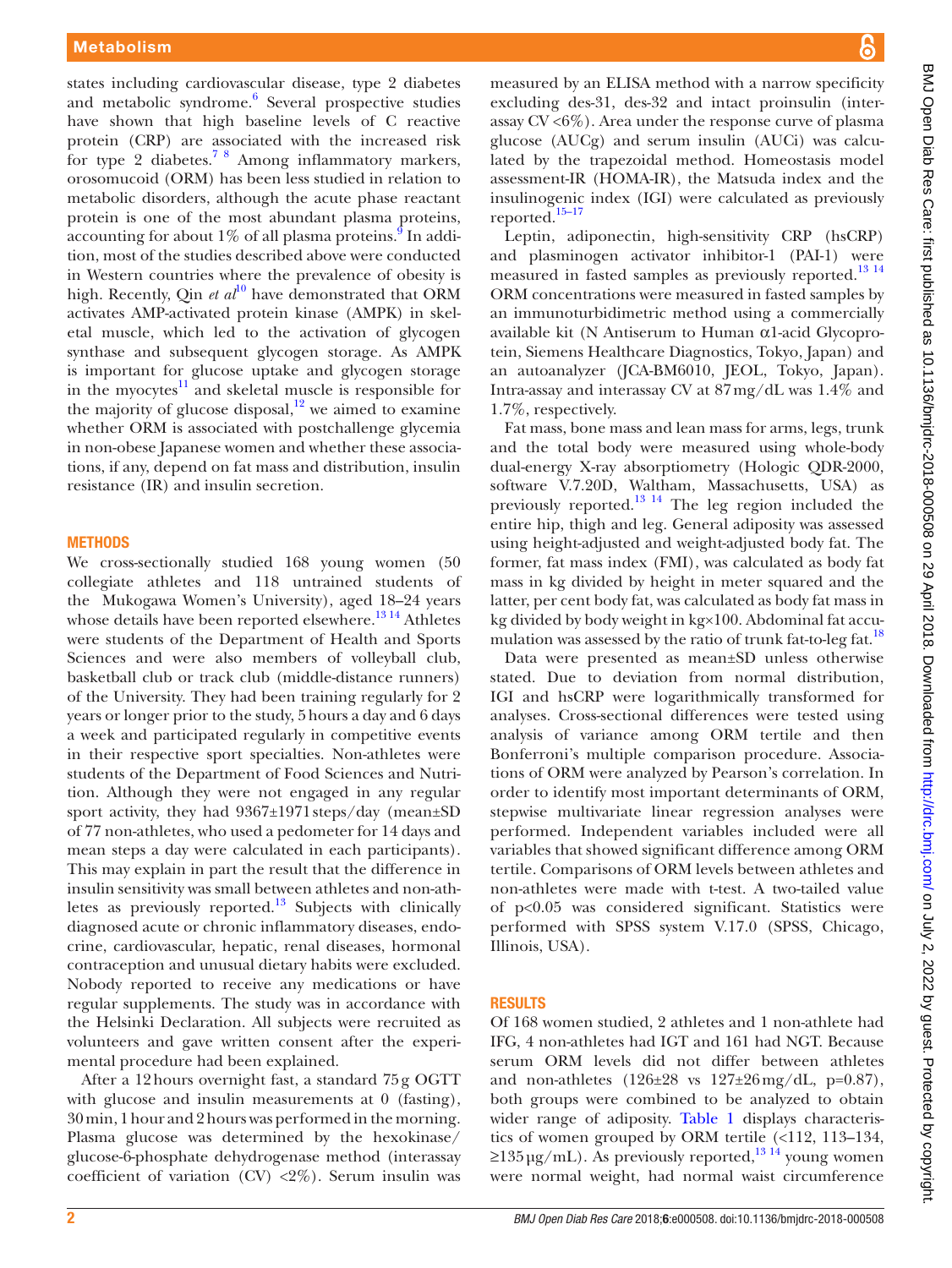<span id="page-2-0"></span>

| Features of 168 young Japanese women grouped by tertile of serum orosomucoid concentrations<br>Table 1 |                 |                 |                 |              |  |  |  |
|--------------------------------------------------------------------------------------------------------|-----------------|-----------------|-----------------|--------------|--|--|--|
| <b>Tertile</b>                                                                                         | <b>First</b>    | <b>Second</b>   | <b>Third</b>    |              |  |  |  |
| Range (mg/dL)                                                                                          | < 112           | 113-134         | $\geq$ 135      |              |  |  |  |
| Orosomucoid (mg/dL)                                                                                    | $100 + 10$      | $125 + 6$       | 155±20          | abc          |  |  |  |
| Age (years)                                                                                            | $20.3 + 1.1$    | $20.3 + 1.0$    | $20.6 + 1.1$    |              |  |  |  |
| Fat mass index ( $kg/m^2$ )                                                                            | $5.6 \pm 1.6$   | $5.3 \pm 1.8$   | $5.2 \pm 1.8$   |              |  |  |  |
| Waist circumference (cm)                                                                               | $73.3 \pm 5.5$  | $73.5 + 5.5$    | $72.9 + 5.9$    |              |  |  |  |
| Percentage body fat (%)                                                                                | $26.6 \pm 6.1$  | $25.5 \pm 6.1$  | $25.2 \pm 6.3$  |              |  |  |  |
| Trunk/leg fat ratio                                                                                    | $1.24 \pm 0.24$ | $1.24 \pm 0.25$ | $1.21 \pm 0.24$ |              |  |  |  |
| Leptin (ng/mL)                                                                                         | $7.7 \pm 3.5$   | $7.3 \pm 3.5$   | $7.6 + 4.2$     |              |  |  |  |
| Adiponectin (µg/mL)                                                                                    | $13.4 + 5.1$    | $12.2 \pm 4.5$  | $11.6 + 4.1$    |              |  |  |  |
| hsCRP (µg/dL)                                                                                          | $44 + 97$       | $23 + 33$       | $32 + 48$       |              |  |  |  |
| $PAI-1$ (ng/mL)                                                                                        | $24 \pm 9$      | $29 + 14$       | $26 + 13$       |              |  |  |  |
| Fasting glucose (mg/dL)                                                                                | $82 \pm 6$      | $84\pm 6$       | $86\pm7$        | $\mathsf{b}$ |  |  |  |
| 30 min glucose (mg/dL)                                                                                 | $97 + 13$       | $123 \pm 8$     | 148±20          | abc          |  |  |  |
| 1 hour glucose (mg/dL)                                                                                 | $79 + 17$       | $100 + 18$      | $129 \pm 35$    | abc          |  |  |  |
| 2 hours glucose (mg/dL)                                                                                | 80±12           | $91 \pm 17$     | $104 \pm 24$    | abc          |  |  |  |
| Fasting insulin (µU/mL)                                                                                | $5.8 + 3.5$     | $5.7 \pm 2.3$   | $5.9 \pm 3.4$   |              |  |  |  |
| 30 min insulin (µU/mL)                                                                                 | $56 + 35$       | $53 + 25$       | $52 + 33$       |              |  |  |  |
| 1 hour insulin (µU/mL)                                                                                 | $32 + 17$       | $43 + 20$       | $52 + 31$       | ab           |  |  |  |
| 2 hours insulin (µU/mL)                                                                                | $32+25$         | $35 + 20$       | $42 + 25$       |              |  |  |  |
| Aglucoe30 (mg/dL)                                                                                      | 15±14           | $40\pm8$        | $62 + 18$       | abc          |  |  |  |
| $\Delta$ insulin30 ( $\mu$ U/mL)                                                                       | $50 + 35$       | $47 + 24$       | $46 + 32$       |              |  |  |  |
| AUCg (mg/dL, 2 hours)                                                                                  | $168 + 18$      | $203 + 19$      | $245 \pm 38$    | abc          |  |  |  |
| AUCi (µU/mL, 2 hours)                                                                                  | $70 + 32$       | 78±29           | $87 + 43$       | b            |  |  |  |
| <b>HOMA-IR</b>                                                                                         | $1.17 + 0.69$   | $1.19 \pm 0.51$ | $1.27 \pm 0.80$ |              |  |  |  |
| Matsuda index                                                                                          | $10.8 + 4.2$    | $9.1 \pm 3.6$   | $8.8 + 4.7$     | b            |  |  |  |
| G                                                                                                      | $10.2 \pm 20.9$ | $1.2 \pm 0.6$   | $1.2 + 3.4$     | ab           |  |  |  |
| Athletes (n, %)                                                                                        | 17 30.4         | 18, 32.1        | 15, 26.8        |              |  |  |  |

Mean±SD (n=56) in each tertile. Significantly different at p<0.05or less.

a and b: first vs second and third tertile, respectively, c: second vs third tertile.

AUCg, area under the concentration curve of glucose; AUCi, area under the concentration curve of insulin; FMI, fat mass index; Δglucose30 and Δinsulin30, incremental 30min glucose and insulin concentrations, respectively; HOMA-IR, homeostasis model assessment of insulin resistance; hsCRP, high-sensitivity C reactive protein; IGI, insulinogenic index; PAI-1, plasminogen activator inhibitor-1.

and hence were insulin sensitive as indicated by normal fasting insulin levels.

ORM levels were not associated with FMI, the percentage of body fat, trunk/leg fat ratio and serum leptin [\(table](#page-2-0) 1). In addition, ORM was not associated with serum hsCRP and PAI-1. Furthermore, no difference was found in serum adiponectin among three groups as well. In contrast, as ORM increased from the first through the third tertile [\(figure](#page-3-0) 1), postload glucose levels at 3 points of time increased in a stepwise fashion in both non-athletes and athletes, whereas postload insulin levels did not differ except for 1hour insulin [\(table](#page-2-0) 1). AUCg and an incremental 30min glucose concentration increased in a stepwise fashion, whereas an incremental 30min insulin concentration did not differ ([table](#page-2-0) 1). Women with the third (higher ORM) as compared with the first ORM tertile had lower IGI and the Matsuda index, and higher

fasting glucose, 1hour insulin and AUCi. HOMA-IR and the percentage of athletes did not differ.

Multivariate stepwise linear regression analyses for ORM as a dependent variable was done, which included postload glucose values at 3 points of time, AUCg, IGI (log transformed), the Matsuda index and HOMA-IR as independent variables [\(table](#page-3-1) 2). AUCg and 30min glucose were independent determinants of ORM and explained 92.8% of variations of ORM. Subgroup analyses in athletes and non-athletes revealed similar results [\(table](#page-3-1) 2). [Figure](#page-3-2) 2 shows the scatter plot between serum ORM and 30min glucose and AUCg.

# **DISCUSSION**

The present study has demonstrated that increased ORM was associated with increased glucose excursion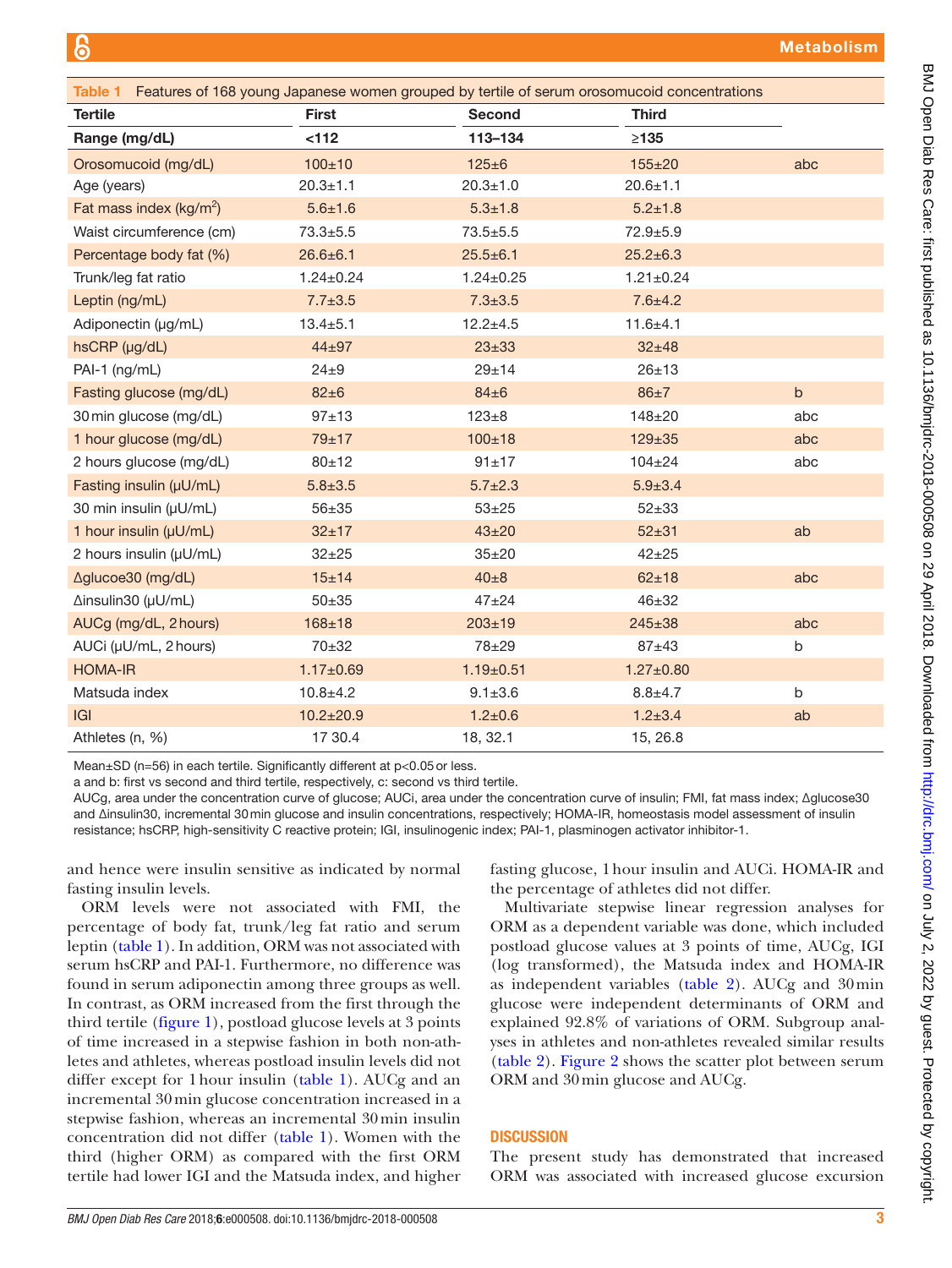

<span id="page-3-0"></span>**Figure 1** Mean±SEs of glucose curves during 75g oral glucose testing in young Japanese women divided into three groups according to tertile of serum orosomucoid: low, blue; median, yellow; high, red. \*Under blue lines; glucose values at this time points are significantly different from each other among three tertile groups at p<0.05 or less. <sup>#</sup>Insulin values at 1hour were significantly lower in the low as compared with the median and the high orosomucoid tertile. n=56 in each tertile. Range of orosomucoid (in mg/dL); low: <112, median: 113–134, high: ≥135.

(AUCg) and 30min postload glucose in non-obese, young Japanese women. These associations were not related to sophisticated measures of general and abdominal adiposity (FMI, the percentage of body fat, trunk/ leg fat ratio) and serum leptin. Associations observed were not related to insulin secretion, insulin sensitivity/ resistance, adiponectin and other investigated markers of inflammation. Glucose excursion (AUCg) and 30min postload glucose explained >90% of variations of ORM. The present results in young women confirmed positive associations of ORM with fasting and 2-hour glucose as previously reported in general population, and in overweight and obese people. $19-21$ 

Metabolomics now seeks to identify early biomarkers which are predictive of the development of dysglycemia and type 2 diabetes. A Finnish metabolic profiling study<sup>[22](#page-5-11)</sup> demonstrated that branched-chain and aromatic amino acids and orosomucoid referred to as α1-acid glycoprotein, were predictors of both fasting and 2-hour glucose

<span id="page-3-1"></span>Table 2 Multivariate stepwise linear regression analysis for orosomucoid as a dependent variable

| Non-<br>athletes               | Standardized $\beta$ Cumulative R <sup>2</sup> P values |       |          |
|--------------------------------|---------------------------------------------------------|-------|----------|
| AUCq                           | 0.565                                                   | 0.837 | 2.49E-22 |
| 30 min<br>glucose              | 0.440                                                   | 0.907 | 4.86E-16 |
| <b>Athletes</b>                |                                                         |       |          |
| 30 min<br>glucose              | 0.781                                                   | 0.969 | 1.86E-20 |
| <b>AUCg</b>                    | 0.225                                                   | 0.978 | 3.56E-05 |
| Total                          |                                                         |       |          |
| $30 \,\mathrm{min}$<br>glucose | 0.517                                                   | 0.844 | 3.39E-31 |
| AUCq                           | 0.495                                                   | 0.928 | 1.62E-29 |

Independent variables included are the same in all models:

postload glucose levels at 3 points of time, AUCg, log IGI, HOMA-IR and Matsuda index.

AUCg, area under the concentration curve of glucose; HOMA-IR, homeostasis model assessment of insulin resistance; IGI, insulinogenic index.

at 6.5-year follow-up in a general population setting of middle-aged men and women.

Since the prevailing insulin concentrations over the first 30min of the OGTT, a direct estimate of insulin secretion during the OGTT, were not associated with ORM, insufficient insulin secretion was possibly not the primary factor. Studies from Asia have reported an independent association between elevated 30min glucose and incident diabetes. $^{23}$   $^{24}$  However, this was associated with decreased β-cell function in those studies.<sup>23</sup> 24</sup> An incremental 30min glucose concentration may reflect the ability of endogenous insulin secretion to suppress hepatic glucose production.<sup>[25](#page-5-13)</sup> It is suggested that hepatic IR during early phase insulin secretion may be related to early phase hyperglycemia.<sup>[25](#page-5-13)</sup> Although there was no association between ORM and HOMA-IR, a more reflective surrogate of hepatic IR, $^{16}$  the possibility cannot be ruled out that hepatic IR may be involved in ORM-early phase



<span id="page-3-2"></span>Figure 2 The scatter plot between serum orosomucoid and 30 min glucose and the area under the glucose curve (glucose-AUC) during a 75g oral glucose tolerance test.

Б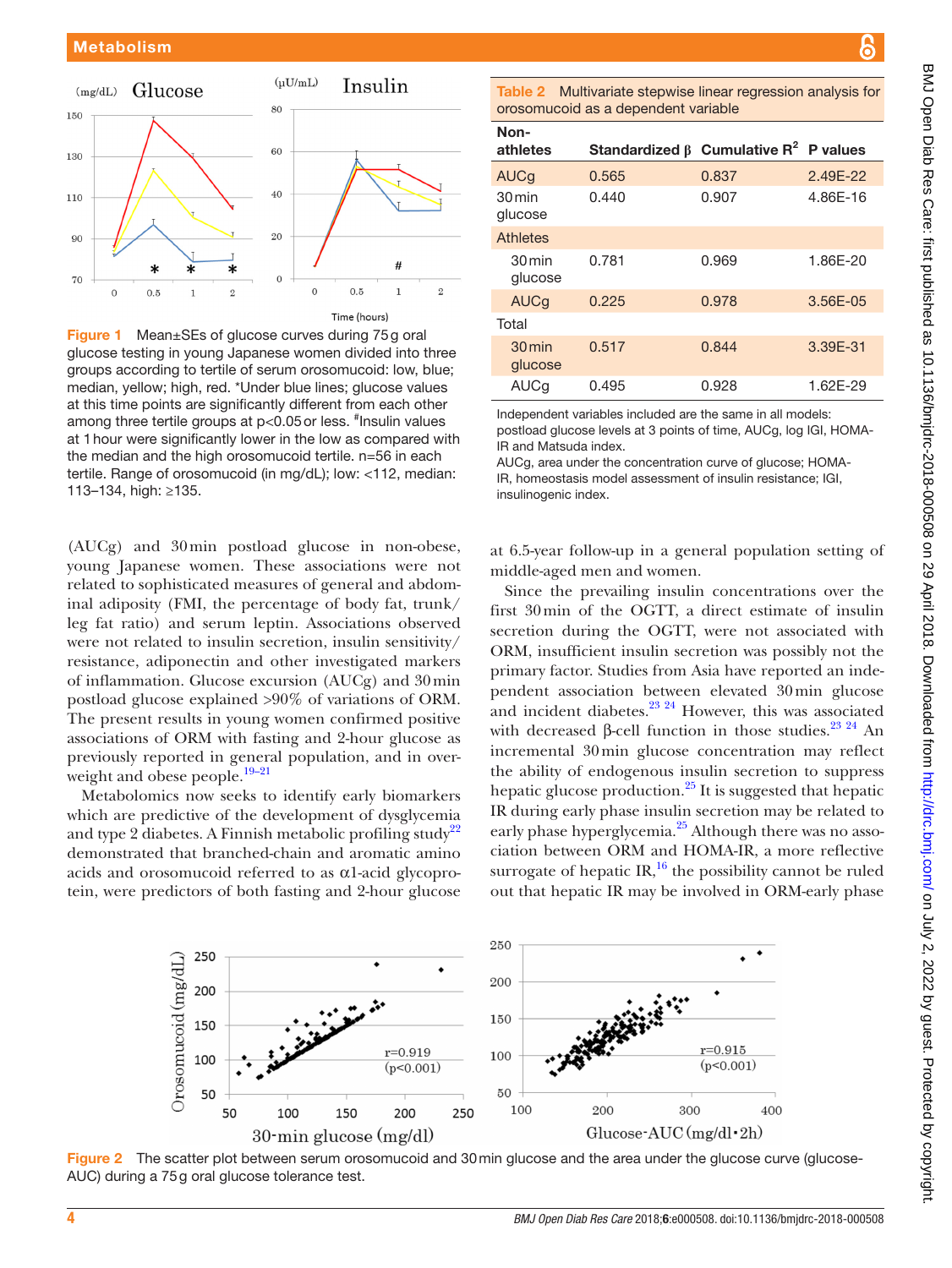hyperglycemia association because majority of circulating ORM is produced in the liver. $^{21}$  $^{21}$  $^{21}$ 

In above-mentioned studies, $19-22$  serum ORM concentrations were considered a marker of low-grade chronic inflammation, which links obesity to IR and β-cell failure resulting in dysglycemia.<sup>[26](#page-5-16)</sup> However, in the present study, there was no association of ORM with FMI, trunk/leg fat ratio, hsCRP and adiponectin, the last of which is known to stimulate glucose uptake through AMPK or peroxisome proliferator-activated receptor α activation.<sup>27</sup> Since IR and β-cell failure are known to be causative in the development of diabetes, this might suggest that ORM could be related to the glucose levels independently of the muscle insulin signaling: insulin-independent glucose uptake via skeletal muscle.

It is reported that contraction-stimulated, insulin-independent glucose transport in skeletal muscle may be mediated by  $\triangle AMPK$ .<sup>28 29</sup> Studies in mice have demonstrated that contraction-stimulated elevation of muscle ORM increases muscle glycogen and enhances muscle endurance, $30$  which is mediated through activation of AMPK by ORM in skeletal muscle.<sup>10</sup> Taken together, it seems reasonable to speculate that ORM per se may stimulate glucose uptake by myocytes and hence may lower blood glucose. Indeed, exogenous ORM improved glucose and insulin tolerance in diabetic  $db/db$  mice.<sup>[21](#page-5-15)</sup> However, in the present study, higher serum ORM was associated with higher, but not lower glycemia. It may be that sustained increase in circulating ORM might cause ORM resistance.<sup>[21](#page-5-15)</sup>

Increased ORM may be a consequence of increased plasma glucose in the present study as it is reported that adipose ORM levels were elevated by high glucose $31$  and it has been suggested to modulate immune responses to protect adipose tissue from inflammation and metabolic dysfunction.<sup>21</sup> However, this explanation appears to be unlikely in the present study because differentiated adipocytes were incubated with extremely high glucose  $(450 \,\text{mg/dL})^{31}$  and because another study reported repressed adipose ORM expression in diabetic ob/ob mice, although ORM was expressed in adipose tissue at high levels. $32$  The biology underlying the association between high serum ORM concentrations and increased glucose excursion found in the present study is not known.

The strengths of the present study include homogeneous study population with scarce confounding factors, and accurate and reliable measures of body composition by dual-energy X-ray absorptiometry (DXA). Several limitations of this study warrant consideration. The cross-sectional design of the present study complicates the drawing of causal inferences, and a single measurement of biochemical variables may be susceptible to short-term variation, which would bias the results towards the null. We used crude measures of insulin sensitivity/IR and insulin secretion, which may be less accurate. Statistical power was not calculated. As we studied young Japanese women only, results may not be generalized to other gender, age populations, races or ethnicities.

In conclusion, elevated circulating orosomucoid was associated with elevated 30min glucose and glucose excursion in non-obese young Japanese women independently of general and abdominal adiposity, insulin secretion, insulin sensitivity/resistance, other investigated markers of inflammation and adiponectin. Further research is needed to determine the public health and clinical significance of these results. But these results may suggest a clue to identify novel pathways that may have utility in monitoring glucose dysmetabolism within NGT.

#### Author affiliations

<sup>1</sup> Research Institute for Nutrition Sciences, Mukogawa Women's University, Nishinomiya, Japan

2 Department of Nutrition, Osaka City Juso Hospital, Osaka, Japan <sup>3</sup>Graduate School of Human Science and Environment, University of Hyogo, Himeji, Japan

4 Department of Food Sciences and Nutrition, School of Human Environmental Sciences, Mukogawa Women's University, Nishinomiya, Japan

5 Department of Nutritional Sciences for Well-being, Faculty of Health Sciences for Welfare, Kansai University of Welfare Sciences, Kashiwara, Japan

6 Diabetes Center, Shinsuma Hospital, Kobe, Japan

<sup>7</sup>Open Research Center for Studying of Lifestyle-Related Diseases, Mukogawa Women's University, Nishinomiya, Japan

<sup>8</sup>Department of Endocrinology, First Affiliated Hospital of Kunming Medical University, Kunming, China

9 Department of Medicine, Kohnan Kakogawa Hospital, Kakogawa, Japan

Acknowledgements The authors would like to thank all participants for their dedicated and conscientious collaboration.

Contributors AT, SM, MY, MT, KK, MK, GY and BW collected and analyzed data. TK wrote the manuscript and KF reviewed and edited it. All authors approved the final version of the manuscript to be published. TK supervised the study, had full access to all the data in the study and takes responsibility for the integrity of the data and the accuracy of the data analysis.

Funding This research received no specific grant from any funding agency in the public, commercial or not-for-profit sectors.

Competing interests None declared.

Patient consent Obtained.

Ethics approval The Ethics Committees of the Mukogawa Women's University (No. 07-28).

Provenance and peer review Not commissioned; externally peer reviewed. Data sharing statement The ethics committees of the University does not allow us to open data except for a manuscript.

Open Access This is an Open Access article distributed in accordance with the Creative Commons Attribution Non Commercial (CC BY-NC 4.0) license, which permits others to distribute, remix, adapt, build upon this work non-commercially, and license their derivative works on different terms, provided the original work is properly cited and the use is non-commercial. See: [http://creativecommons.org/](http://creativecommons.org/licenses/by-nc/4.0/) [licenses/by-nc/4.0/](http://creativecommons.org/licenses/by-nc/4.0/)

© Article author(s) (or their employer(s) unless otherwise stated in the text of the article) 2018. All rights reserved. No commercial use is permitted unless otherwise expressly granted.

#### **References**

<span id="page-4-0"></span>1. Gerstein HC, Santaguida P, Raina P, *et al*. Annual incidence and relative risk of diabetes in people with various categories of dysglycemia: a systematic overview and meta-analysis of prospective studies. *[Diabetes Res Clin Pract](http://dx.doi.org/10.1016/j.diabres.2007.05.004)* 2007;78:305–12.